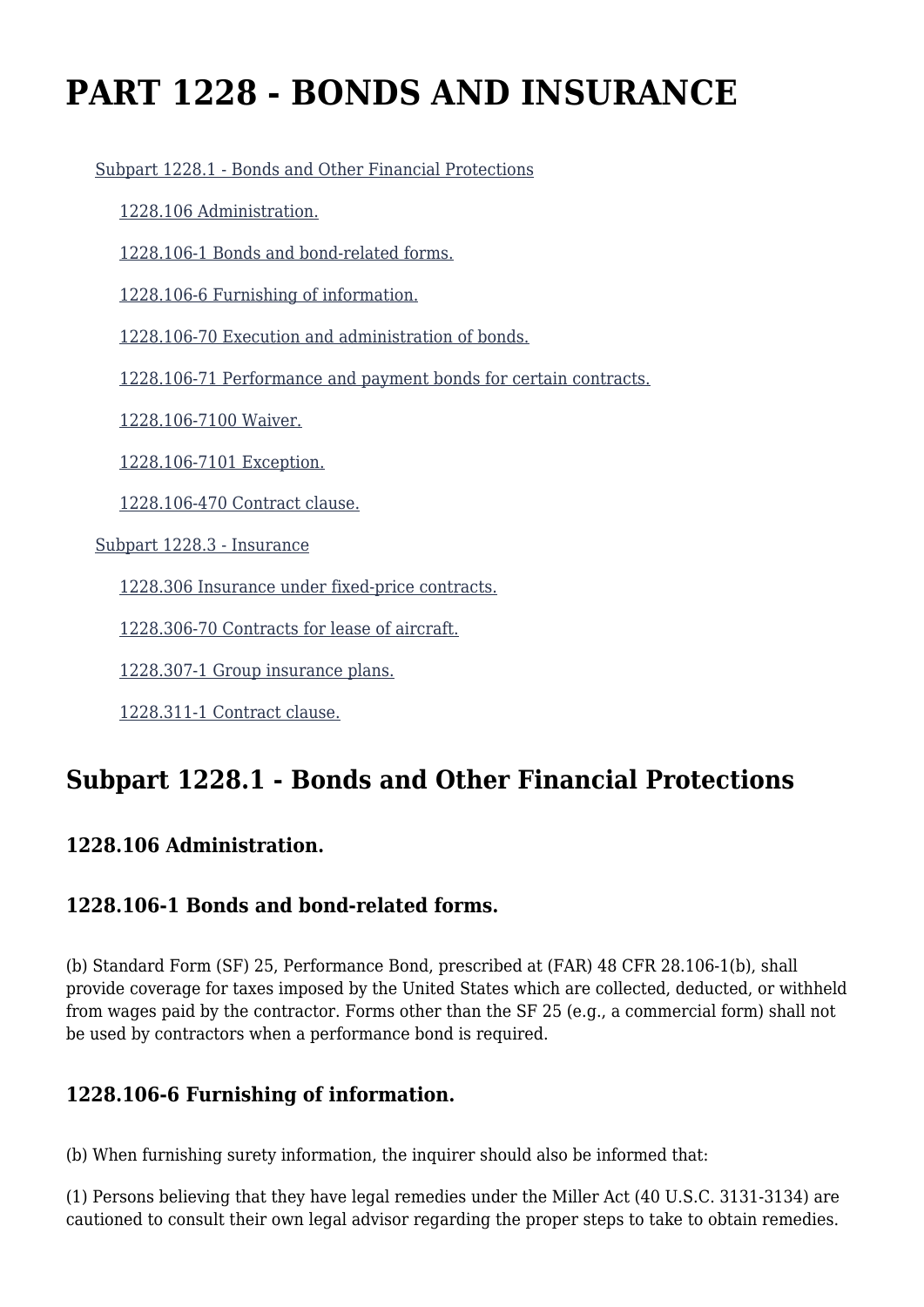(2) On construction contracts exceeding \$2,000, if the contracting officer is informed (through routine compliance checking, a complaint, or a request for information) that a laborer, mechanic, apprentice, trainee, watchman, or guard employed by the contractor or subcontractor at any tier may have been paid wages less than those required by the applicable labor standards provisions of the contract, the contracting officer shall promptly initiate an investigation in accordance with (FAR) 48 CFR subpart 22.4, irrespective of the employee's rights under the Miller Act. When an employee's request for information is involved, the contracting officer shall inform the inquirer that such investigation will be made. To insure proper payment to such employees, this investigation is required pursuant to the provisions of the Davis-Bacon Act, Contract Work Hours and Safety Standards Act (40 U.S.C. 3141), and Copeland (Anti-Kickback) Act (41 U.S.C. 51-58).

(c) When furnishing a copy of a payment bond and contract in accordance with (FAR) 48 CFR 28.106-6(b), the requirement for a copy of the contract may be satisfied by furnishing a machineduplicate copy of the contractor's first pages which show the contract number and date, the contractor's name and signature, the contracting officer's signature, and the description of the contract work. The contracting officer furnishing the copies shall place the statement "Certified to be a true and correct copy" followed by his/her signature, title and name of the OA. The fee for furnishing the requested certified copies shall be determined in accordance with the DOT Freedom of Information Act regulation, 49 CFR part 7, (TAR) 48 CFR 1224.203).

#### **1228.106-70 Execution and administration of bonds.**

(a) The contracting officer shall notify the surety within 30 days, of the contractor's failure to perform in accordance with the terms of the contract.

(b) When a partnership is a principal on a bond, the names of all the members of the firm shall be listed in the bond following the name of the firm, and the phrase "a partnership composed of." If a principal is a corporation, the state of incorporation must also appear on the bond.

(c) Performance or payment bond(s), other than an annual bond, shall not predate the contract to which it pertains.

(d) Bonds may be filed with the original contract to which they apply, or all bonds can be separately maintained and reviewed quarterly for validity. If separately maintained, each contract file shall cross-reference the applicable bonds.

#### **1228.106-71 Performance and payment bonds for certain contracts.**

#### **1228.106-7100 Waiver.**

(a) Pursuant to the authority vested in the Secretary of Transportation by the Miller Act, the requirements of 40 U.S.C. 3131 *et seq.* are waived, to the extent authorized in 40 U.S.C. 3134(b), with respect to contracts for the construction, alteration, or repair of vessels when the contract is made under sections 1535 and 1536 of Title 31, the Merchant Marine Act 1936 (46 App. U.S.C. 1101 *et seq.*), or the Merchant Ship Sales Act of 1946 (50 App. U.S.C. 1735 *et seq.*), regardless of the terms of the contracts as to payment or title.

(b) The Miller Act's requirement that certain contracts have payment bonds in place in order to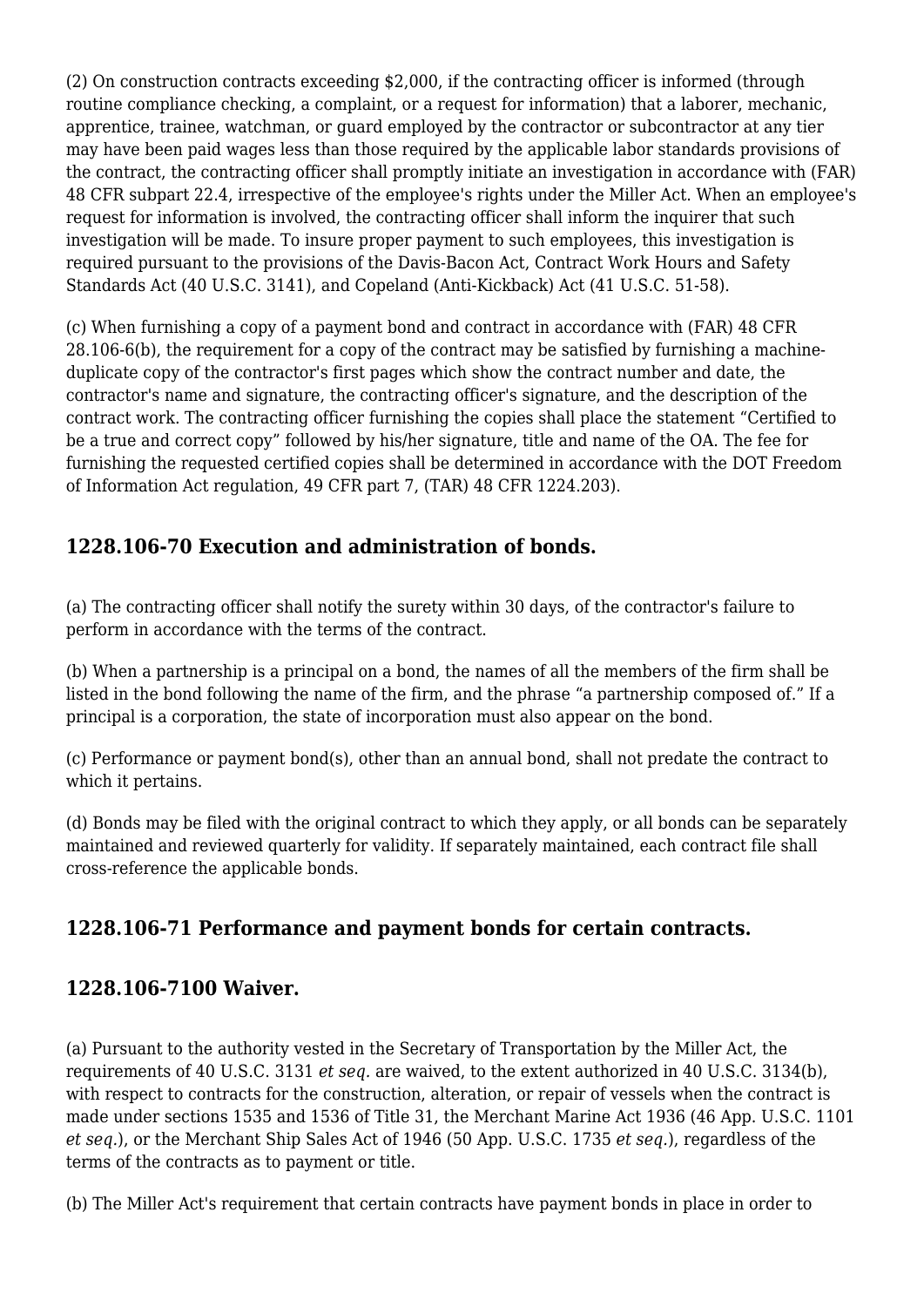protect the public, including the Government, material, men and laborers is not generally necessary with respect to the classes of contracts described under (TAR) 48 CFR 1228.106-7100(a). Inasmuch as the Government would directly or indirectly bear the burden of premiums for performance and payment bonds obtained in connection with such contracts, a substantial savings can be made by waiving the requirement that they be obtained. However, unusual circumstances may arise in which either payment or performance bonds, or both, will be advantageous in connection with certain such contracts.

#### **1228.106-7101 Exception.**

A performance and payment bond for the contracts described under (TAR) 48 CFR 1228.106-7100(a) may be advantageous in view of unusual circumstances arising in connection with such contracts. Requests for the authority to include the requirement for either a performance or payment bond, or both in the contracts described under (TAR) 48 CFR 1228.106-7100(a) shall be submitted by the contracting officer to the HCA, before a solicitation is issued.

#### **1228.106-470 Contract clause.**

The contracting officer must insert the clause at (TAR) 48 CFR 1252.228-73, Notification of Miller Act Payment Bond Protection, in solicitations and contracts when payment bonds are required.

### **Subpart 1228.3 - Insurance**

#### **1228.306 Insurance under fixed-price contracts.**

#### **1228.306-70 Contracts for lease of aircraft.**

(a) The contracting officer shall insert the clauses at (TAR) 48 CFR 1252.228-70 through 1252.228-72, unless otherwise indicated by the specific instructions for their use, in any contract for the lease of aircraft (including aircraft used in out-service flight training).

(b) The contracting officer shall insert the clause at (TAR) 48 CFR 1252.228-70, Loss of or Damage to Leased Aircraft, in any contract for the lease of aircraft, except in the following circumstances:

(1) When the hourly rental rate does not exceed \$250 and the total rental cost for any single transaction is not in excess of \$2,500:

(2) When the cost of hull insurance does not exceed 10 percent of the contract rate; or

(3) When the lessor's insurer does not grant a credit for uninsured hours, thereby preventing the lessor from granting the same to the Government.

(c) The contracting officer must insert the clause at (TAR) 48 CFR 1252.228-71, Fair Market Value of Aircraft, when fair market value of the aircraft can be determined.

(d) 49 U.S.C. provides that an aircraft lessor under a lease of 30 days or more is not liable for injury